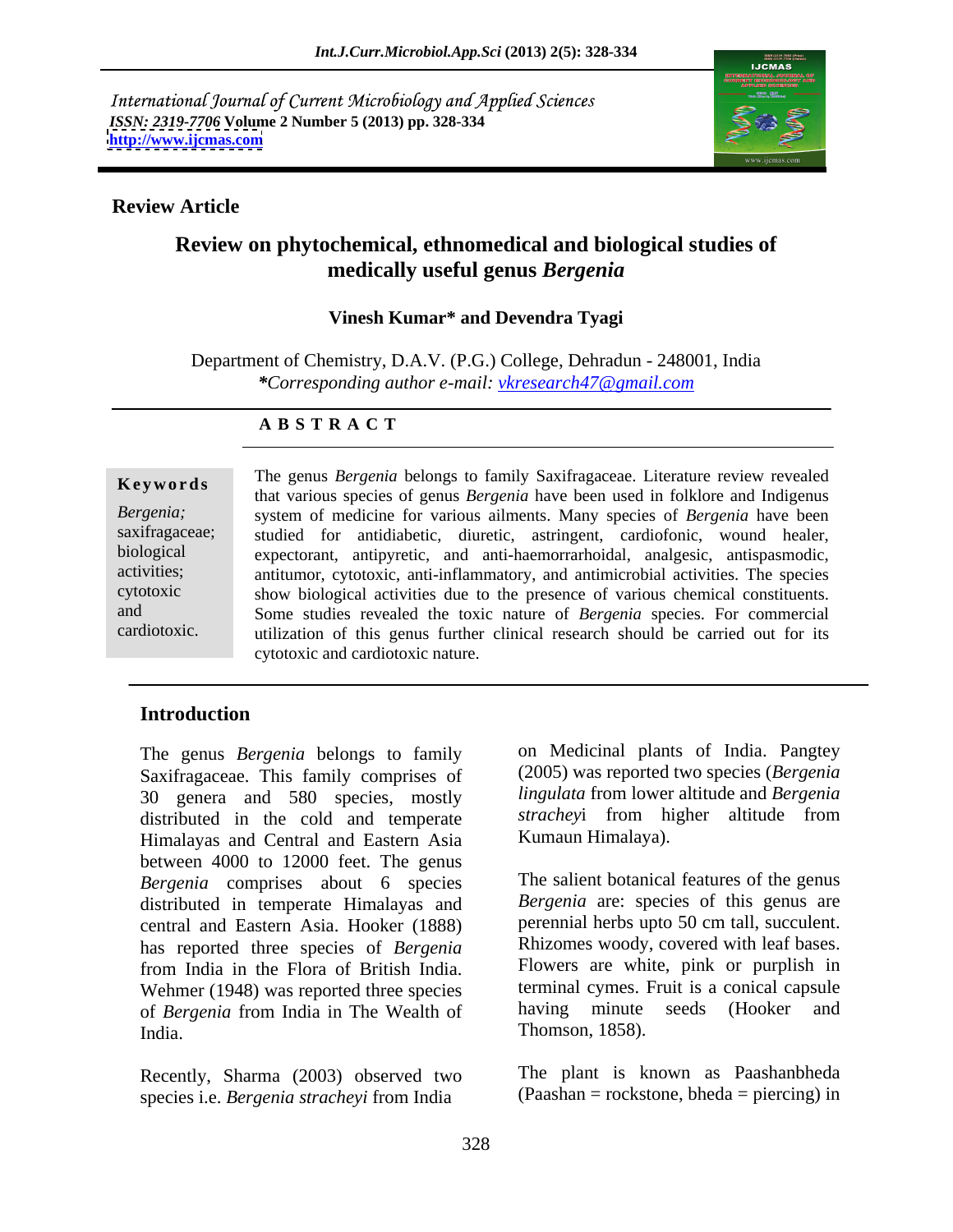indicates that the *Bergenia* plants grow

The species of genus *Bergenia* reported to leaving any scar. The bruised rhizomes have tannins, benzanoids, coumarins, were applied on dislocated bones after quinoids, flavonoids, lactone, and steroids. Setting in proper place. The rhizomes are The rhizomes of genus *Bergenia* are used chewed in diarrhea and given with honey as folk medicine for antiscorbutic, in fever. The leaves are also chewed in astringent, diuretic febrifuge and constipation and juice of the leaves is used ophthalmic properties. Traditionally the rhizomes are used for curing kidney and gall bladder stone, cough and cold, healing cow to check bleeding in urine. Roots of old wounds, cuts and burns, inflammation *Bergenia* were effective to combat etc. venereal diseases (Akerele, 1992).

Many species of *Bergenia* have been Bhattaraj (1994) in his studies reported studied for antidiabetic drug, diuretic, that in Nepal, one teaspoonful of the juice astringent, cardiofonic, wound healer, of dried rhizome of *B. ciliata* along with expectorant, antipyretic, and anti- equal volume of honey has been taken haemorrarhoidal, analgesic, orally 2-3 times a day by post-partum antispasmodic, antitumor, cytotoxic, anti-women, against the digestive disorders as inflammatory, and antimicrobial activities. carminative, and tonic as well. Bhattaraj In this paper we have described all (1994) has also cited that in Nepal, juice ethanomedical, phytochemical and of the rhizome of *B. ciliata* has been taken biological activities of different species of genus *Bergenia.* (Hypothermia) and intermittent fever . In

folklore and Indigenous system of **Thizomes** of *B. ciliata* have been taken by medicine for various ailments. The rhizomes and roots are cooling, bitter, acrid, laxative, astringent, abortifacient, tonic, analgesic, aphorodisiae and are useful in the treatment of tumors, heart diseases, urinary discharge, piles, spleen enlargement, ulcers, pulmonary affection, dysuria, disease of bladders, dysentery, menorrhagia, hydrophobia, biliousness, eye sores, diseases of lungs and liver, and cough, and fever in Unani and Ayurveda system of medicine. In folklore system of about 10g of rhizome paste of B. ligulata medicine they are very effective in

Hindi and rock-foil in English which itself dissolving kidney and urinary bladder between rocks and appears to break them made into a paste which is applied for 3-4 or that they have lithotriptic property. days on the burnt parts of body for stones. The rhizomes are pulveris and soothing relief. The burn heals without in earache. The inflorescence are mixed with barley flour and given to bullocks and

**Ethnomedical informations** mentioned that its decoction is also taken The *Bergenia* species have been used in Manandhar (1995) reported that in Nepal, orally by human adults to treat low fever another study (Bhattaraj, 1993) further orally by the human adults, as antipyretic. Manandhar (1995) reported that in Nepal, rhizomes of *B. ciliata* have been taken by human adult as an antihelimintic.

> *B. ciliata* leaves have been used name paashanbheda is descriptive of its litholytic property (Bahl, and Seshadri, 1970). Mukerjee (1984) reported that the hot water extract of whole dried plant of *B. ligulata* was employed orally by human adults for renal and urinary calculi.

> Bhattaraj (1993) reported that in Nepal, about 10g of rhizome paste of *B. ligulata* was to treat many diseases like pulmonary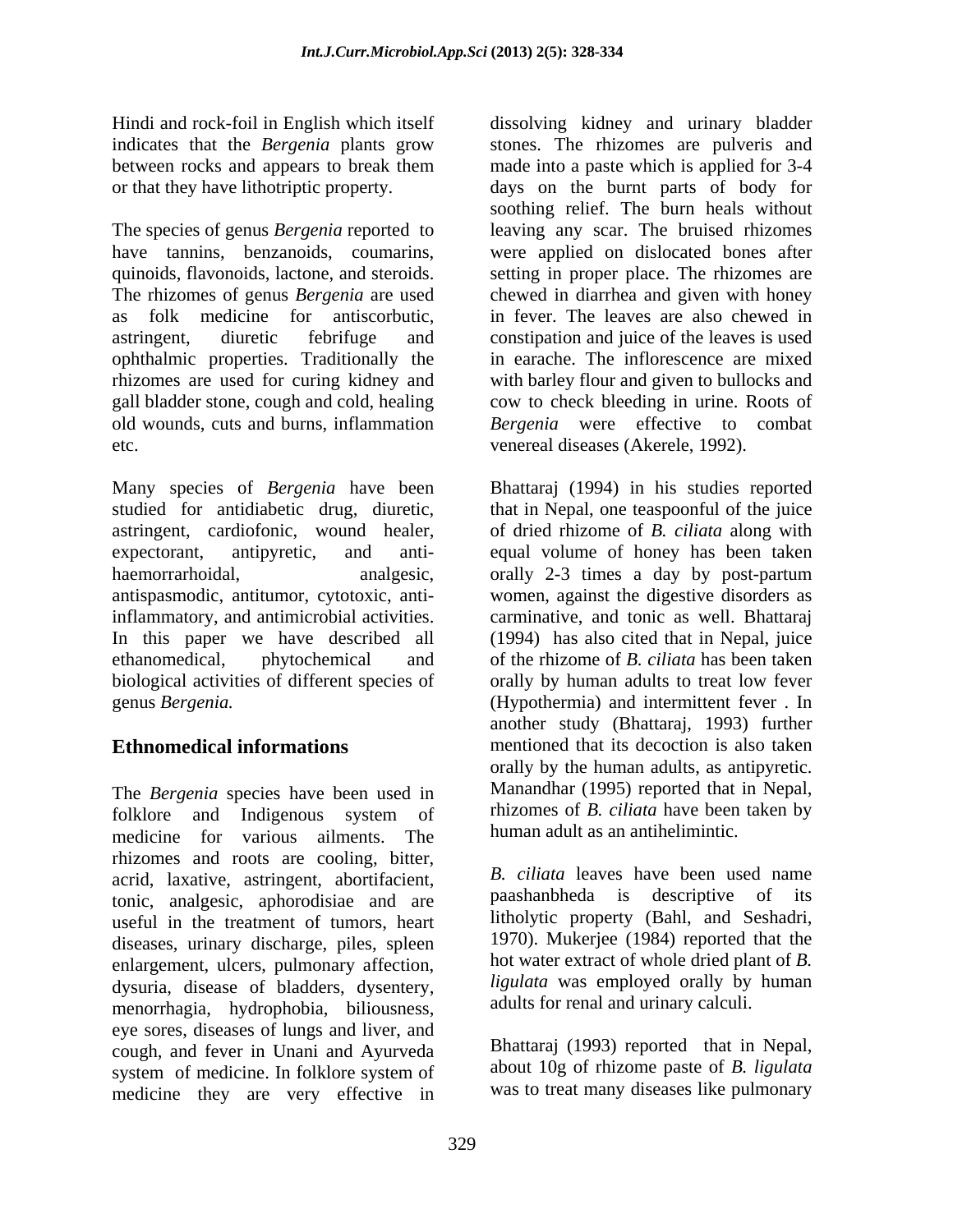infusion, dysentery, ulcer, dysuria, spleen main phytochemical constituents reported enlargement, and cough and fever . *B. ligulata* has been recognized for its action benzanoids, coumarins, quinoids, on the urinary tract since ancient times. The rhizomes were taken orally by human 3-4 days for the expulsion of round and hydroquinone (benzanoids). The in Nepal, the decoction of roots of *B.*

and burns. The decoction of roots of *B*.  $\overline{6}$ - $\overline{0}$ - $\overline{0}$ -o-protocatechuovlarbutin. 11- $\overline{0}$ -p*ligulata* was found to be beneficial for hydroxy- benzoyl- bergenin, 11-okidney trouble. The same protocate end of the state of the state of the state of the state of the state of the state of the state of the state of the state of the state of the state of the state of the state of the state o

Chandra and Pandey (1983) also reported Sticher, 1979, V. I. Kuzmin, 1985, and that in India, decoction of roots of *B*. *M.* Fuji *et al.*, 1996). *ligulata* was taken orally by human adults to treat urinary disorders. This study was The plants of *B. ligulata* reported to have further confirmed by Jain and Puria coumarins, bergenin, bergenin-11-o-(1984). Kapur (1983) described that hot galloyl, bergenin-11-o-p-hydroxy-benzoyl, water extract of fresh roots of *B. ligulata*, bergenin-11-o-brotocatechuoyl, and when taken orally by human, was found to bergenin-4-o-galloy! Flavonoids: be useful for the treatment of stomach catechin,  $(+)$  afzelechin, catechin, disorders, urogenital complaints and stone problems. He was further mentioned that reynoutin. Benzanoids: arbutin, arbutin-6 hot water extract of *B. ligulata* was o-p-hydroxy-benzoyl; Lactone: ide-hexan applied externally for boils, and  $5$ -olide,  $3-(6$ -o-p-hydroxyl),  $\beta$ -sitosterol, applied externally for boils, and 5-olide, 3-(6-o-p-hydroxyl),  $\beta$ -sitosterol, opthalmia. *B. ligulata* is also effective in  $\beta$ -sitosterol-D-glucoside, bergenin, (+) the treatment of fever, eye ailments, afzelechin, leucocyanidin, gallic acid, dysentery and diarrhea, piles, methyl gallate, catechin, gallic acid,

The different species of the genus *Bergenia* have been studied for chemical analysis and their results have been published and literature cited there on. All their chemical constituents. Plants of this these showed the interesting chemistry of species contain arbutin, aergenin, these showed the interesting chemistry of species contain arbutin, aergenin,<br>different species of genus *Bergenia*, The catechin-7-o-B-D-glucoside, paashanodifferent species of genus *Bergenia.* The

from the genus *Bergenia* are tannins, benzanoids, coumarins, quinoids, flavonoids, lactone, and steroids.

adults with the molasses, twice a day for The leaves of *B. ciliata* contain tannins worms. Manandhar (1995) described that chemical compounds isolated from the *ligulata* were taken orally by human afzelechin, (+) catechin, quercetin-3-o-βadults for the treatment of cold.<br>
Shah and Jain (1988) have reported that in Blucopyranoside, eryodictiol-7-o- $\beta$ -D-<br>
Shah and Jain (1988) have reported that in glucopyranoside, arbutin, 6-o-p-India, dried roots of *B. ligulata* were used hydroxybenzoyl arbutin, bergenin, 4-oexternally by human adults for the galloylbergenin, 11-o-galloybergenin, p treatment of dysentery, cut, boils, wounds, hydroxy benzoic acid, protocatechuic acid and hydroquinone (benzanoids). rhizomes of the *B*. *ciliata* were D-xylopyranoside, quercetin  $-3 - 0 - \alpha$  -L-arbinofuranoxide, eryodictiol-7-o- $\beta$ -Dglucopyranoside, arbutin, 6-o-p- 6-o-protocatechuoylarbutin, hydroxy- benzoyl- bergenin, 11-o protocatechuoyl bergenin and 6-o-p hydroxybenzoyl-parasorboside (O. Sticher, 1979, V. I. Kuzmin, 1985, and M. Fuji *et al*., 1996 ).

inflammation, chronic ulcers etc. mucilage, wax, glucoside, albumin, and **Chemical constituents** 1996, Tucci et al., 1969, Dixit et al., 1989, coumarins, bergenin, bergenin-11-o bergenin-11-o-brotocatechuoyl, bergenin-4-o-galloyl; catechin, (+) afzelechin, catechin, eriodictyol-7-o- $\beta$ -d-glucopyrnoside, afzelechin, leucocyanidin, gallic acid, methyl gallate, catechin, gallic acid, starch ( Chandra, 1998, Jain and Gupta.,1996, Tucci *et al*., 1969, Dixit *et al*., 1989, and Pandey, 1995).

> The literature review on *B. crassifolia* revealed that very little is known about their chemical constituents. Plants of this species contain arbutin, aergenin,  $\alpha$  catechin-7-o- $\beta$ -D-glucoside,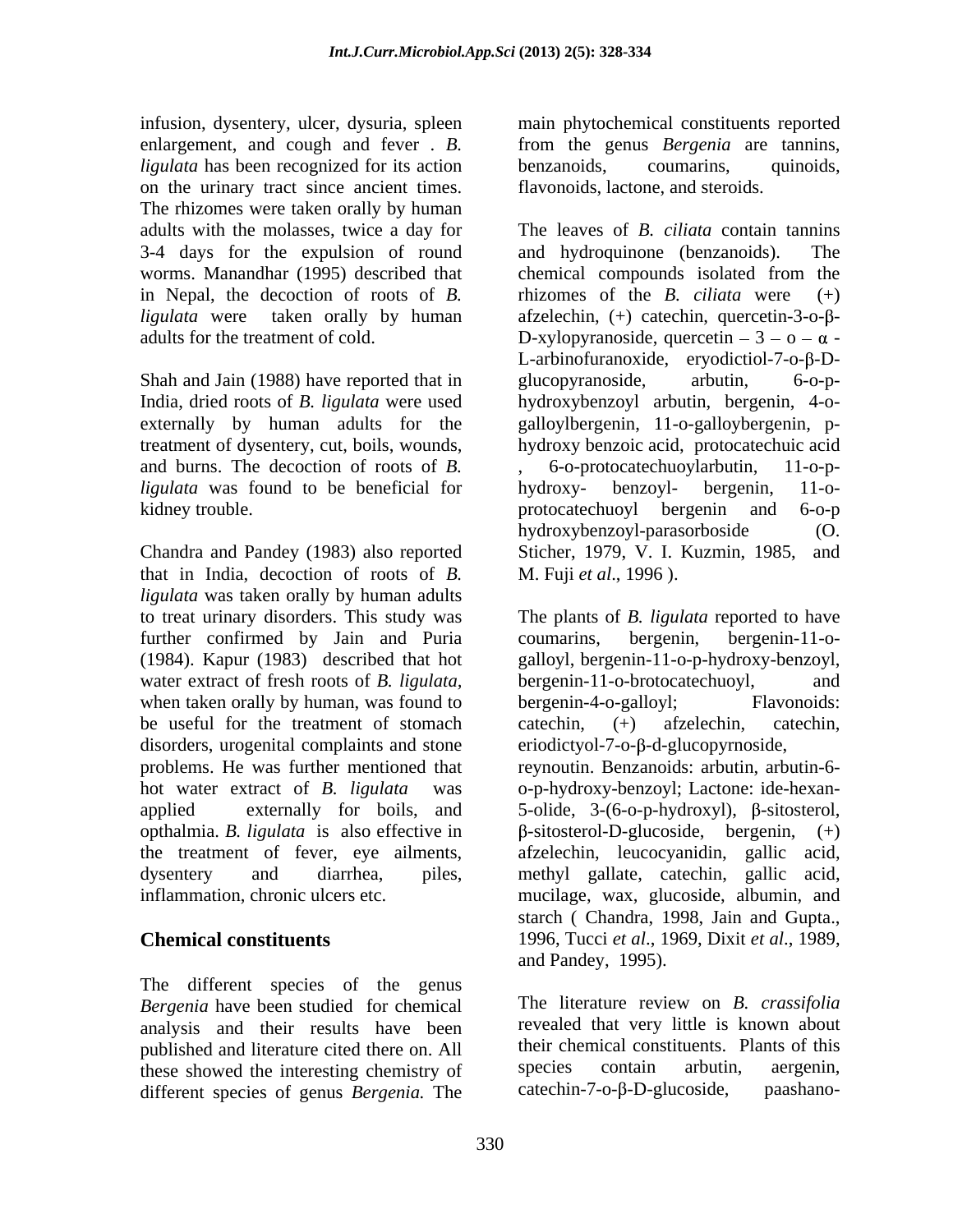lactone, and  $\beta$ -sitosterol (Sticher, 1979; The alcoholic extracts of *B. ciliata* were Kuzmin, 1985, Furmanowa, *et al*., 1993;Ostrowska *et al*., 1988; Vasi *et al*., inflammatory, and diuretic properties 1981). Arbutin, a benzanoid compound (Sinha *et al*., 2001). Other biological was isolated from the leaves of *B. pacifica* (Shnyakina, 1981)*.* ( Sinha *et al*., 2001), anti-inflammatory

The compounds reported in *B*. (Rajbhandariet *et al.*, 2001), antiviral *purpuracens* were arbutin, 2-3-4-6-tetra-o- (Rajbhandari *et al.*, 2003), and galloyl, arbutin, 2-4-6-tri-o-galloyl, antilithamic activities (Garimella, 2001). arbutin, 4-6-di-o-galloyl, arbutin-6-o galloyl, bergenin, 11-o-galloyl, bergenin- 4-o- galloyl, catechin (+), 7-o-galloyl, glucose-1-2-4-6-tetra-o-galloyl- $\beta$ ; A, D- promising against gram positive and gram out on various species of genus *Bergenia.* 

studies suggest that these species have potential biomedical applications. The different biological activities shown by different extracts prepared from various species of genus *Bergenia* are given

(2006), showed that ethanol extract of *B. crassifolia* (L.) Fritsch green leaves exhibit antioxidant properties. The most<br>against the bacterial infection and significant activity has been observed for 70% ethanol extract, which is a typical

shown to have analgesic, antiactivities of *B. ciliata* include antibacterial (Sinha *et al*., 2001), antitissue (Rajbhandariet *et al*., 2001), antiviral (Rajbhandari *et al*., 2003), and

glucose, 2-4-6-tri-o-galloyl, procyanidin- negative bacteria viz. *Bacillus subtilis,* 1, 3-galloyl and procyanidin β-3 (Vasi Bacillus *megaterium* and *Pseudomonas et al*., 1981; Bahl and Seshadri, 1970; *aeruginosa* (Ashok *et al.,* 2010]*.* Ashok *et*  Chen, 1987; Chen and Nie, 1988). The *al.,* (2010) were described that the aloe emodin, aloeemodin-  $8$ -o- $\beta$ -D- methanolic and aqueous extracts of glucoside, chrysophanein, emodin-1-o-β-<br>Bergenia ciliata rhizomes exhibited o-glucoside and physeion were reported antioxidant activity (Mazhar *et al*., 2002). from of the rhizome and rootextracts of The aqueous, alcoholic, and acetone *B. hissarica* ( Fuji, 1996). This review extracts of roots of *B. ciliata* each in a suggests that a very little is known about dose of 20mg/kg intravenously, produced the chemical constituents of this genus. transient fall in blood pressure of Further research work should be carried anaesthetized dogs. Only alcoholic extract **Biological activities** The Second dose of 0.5g/kg of alcoholic extract The many species of this genus has studied However its potency was found to be less for various biological activities. These than that of urea, 0.95g/kg orally haccene and personska et applied with the alcoholic within a summarized of *B. ciliata* were allowed to *d*, 1985. National company and distribution of *B. ciliata* were allowed to *d*, 1985. National company and distribut In another citation, it was observed that root and leaves extracts of *B.ciliata* were promising against gram positive and gram potentiated pentobarbitone induced hypnosis in mice in a dose of 50mg/kg. An showed significant diuretic activity in rats. (Govindchari, 1992).

below:<br>below:<br>well as 50% ethanolic extract of B. In study conducted by Shilova *et al.,* Tehseen *et al.,* (2010) were carried out a study to evaluate the antibacterial and anti-inflammatory activities of aqueous as well as 50% ethanolic extract of <sup>B</sup>*. ligulata.* Results provide evidence that suggesting the anti-inflammatory as well as the antibacterial role of *B. ligulata*, thus implicating the plant extract in treatment against the bacterial infection inflammation.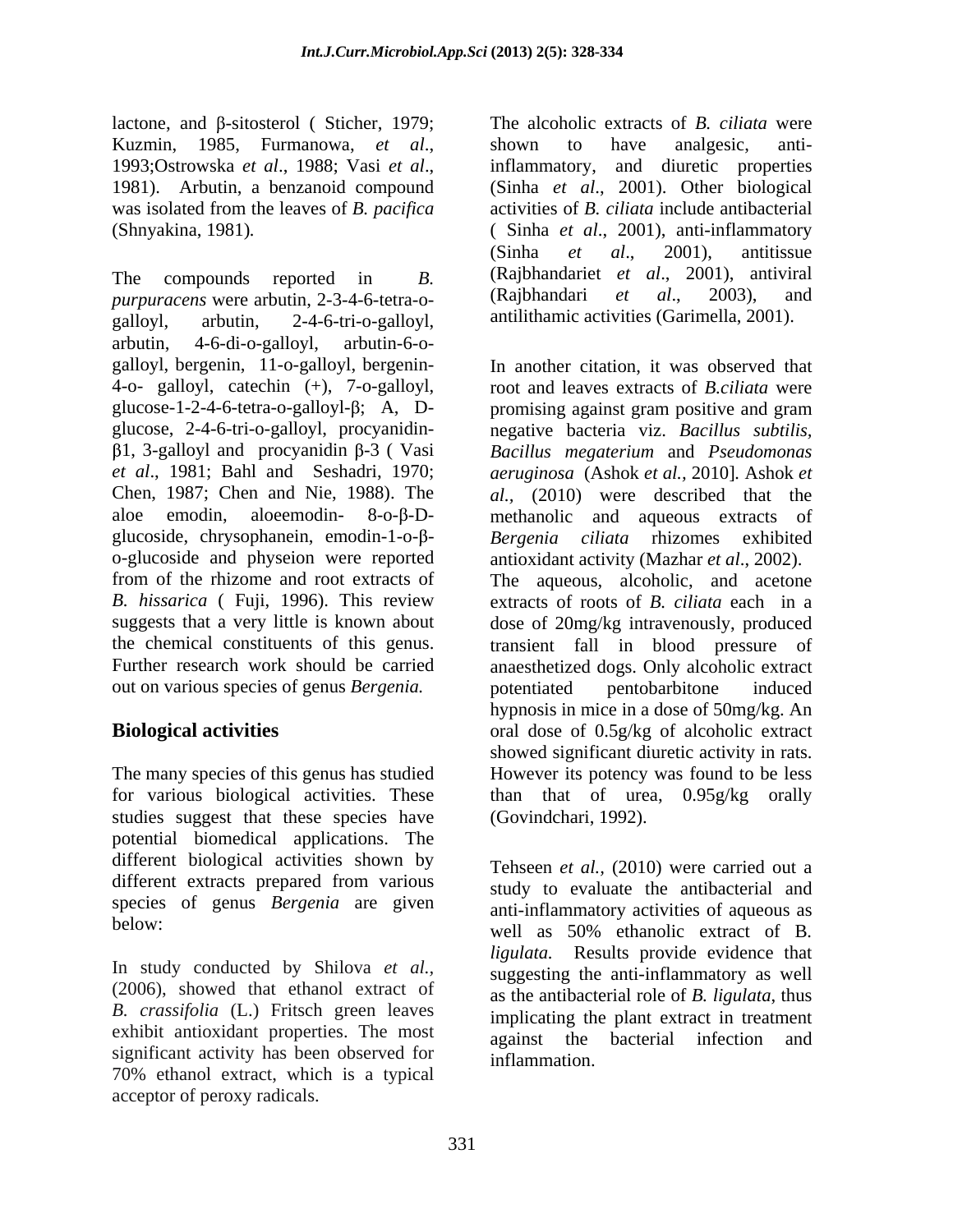The roots of *B. ligulata* were used as an and has depressant action of central antidiabetic, diuretic, astringent, nervous system (CNS). The extract has cardiofonic, wound healer, expectorant, antipyretic, and anti-haemorrarhoidal drug activity, but activity decreases with (Furmanowa and Rapczewska, 1993). Increasing dosage. In lower doses, the Alcoholic extract of *B. ligulata* plants exhibits significant anti-inflammatory, doses it exhibited antidiuretic action in analgesic and diuretic properties ( Gehlot experimental animals (The Wealth of *et al*., 1976) . Ethanolic extract s of roots and rhizomes of *B. ligulata* were exhibited antipyretic activity (Singh *et al*., 2010). Ethanol- water extract (50%) of rhizome of *B. ligulata* shows analgesic activities citation, diuretic activity of ethanol-water of  $B$ . *ligulata* exhibits positive<br>extract of thizome of  $B$  *ligulata* was hypertensive activity in dogs by extract of rhizome of *B. ligulata* was hypertensive activity in dogs by extract of rhizome of *B. ligulata* was hypertensive activity in dogs by extracted on rats by administering a dose administering 50mg/kg through studied on rats by administering a dose; the result shows that the extract has no intravenous route  $(M. L. Dhar et al.,$ <br>diuratio estivity in the ret (Dher et al. 1968). Govindchari (1992) was

Dhar *et al*., (1968) were reported that the ethanol-water (1:1) extract of *B. ligulata* was described that when ethanol (95%)<br>oxhibited ontinographic equivity. In extract of the dried roots of *B.* another citation, ethanol-water (1:1) extract of *B. ligulata* was administered to rat through intraperitoneal route for the determination of antitumor activity. Test being the *B. purpurascens* exhibited emollient effect<br>results exhibited activity against when applied externally at the SARCOMA-WM1256 1M. The cytotoxic activity is reported wherein 25mg/ml of the ethanol-water extract of *B. ligulata,* another study 170mg/kg of the same intraperitoneally in the mouse was found water (1:1) extracts of the *B*. *ligulata stracheyi* was administrated to the rats exhibit no evidency activity with ED<sub>50</sub> on through gastric intubation for the exhibit no cytotoxic activity with  $ED_{50}$  on (Dhar *et al*., 1968).

reported to be cardiotoxic in higher doses,

shown significant anti-inflammatory activity, but activity decreases with increasing dosage. In lower doses, the extract is mildly diuretic but in higher India, 1998).

(Abraham *et al.*, 1986). In another al., 2010). The ethanol-water (1:1) extract diuretic activity in the rat ( Dhar *et al.*, 1968). Govindchari (1992) was mentioned that antiviral activity of exhibited antispasmodic activity. In extract of the dried roots of B. results exhibited activity against when applied externally at the The alcoholic extract of rhizome of *B. ligulata* showed anti-protozoal activity against *Entamoeba histolytica* (Tehseen *et al.,* 2010). The ethanol-water (1:1) extract of *B. ligulata* exhibits positive hypertensive activity in dogs by administering 50mg/kg through intravenous route (M. L. Dhar et al., 1968). Govindchari (1992) was mentioned that antiviral activity of alcoholic extract of rhizome of *B. ligulata* against influenza-A virus. Sekizaki (1995) was described that when ethanol (95%) extract of the dried roots of *B*. *schmidii* exhibited antifungal activity. Dukushima and Kanbe (1987) were reported that the extract of whole plant of *B. purpurascens* exhibited emollient effect when applied externally at the concentration of 5.5% to the human adult.

but when examined on cell tissue was ethanol-water (1:1) extract of dried roots found inactive ( Aswal *et al*., 1984). Yet in of *B. stracheyi* at the dose of 200mg/kg, extract when administered through gastric intubation, exhibited no to be inactive for antitumor activity in the rat. In another study conducted by (Aswal *et al.*, 1984).. However, details are Aswal *et al.*, (1984) the ethanol-water described which shows that the ethanol- extract (1:1) extract of dried rootof *B.*  cell culture at the dose of 20.0 mg/ml evaluation of hypoglycemic activity at the Aswal *et al*., (1984) were observed that when administrated to the pregnant rat response and devoid of abortifacient effect in the rat. In another study conducted by Aswal *et al*., (1984) the ethanol-water *stracheyi* was administrated to the rats through gastric intubation for the dose 250mg/kg.

The acetone extract of rhizomes was The species of genus *Bergenia* were used in folklore system of medicine for the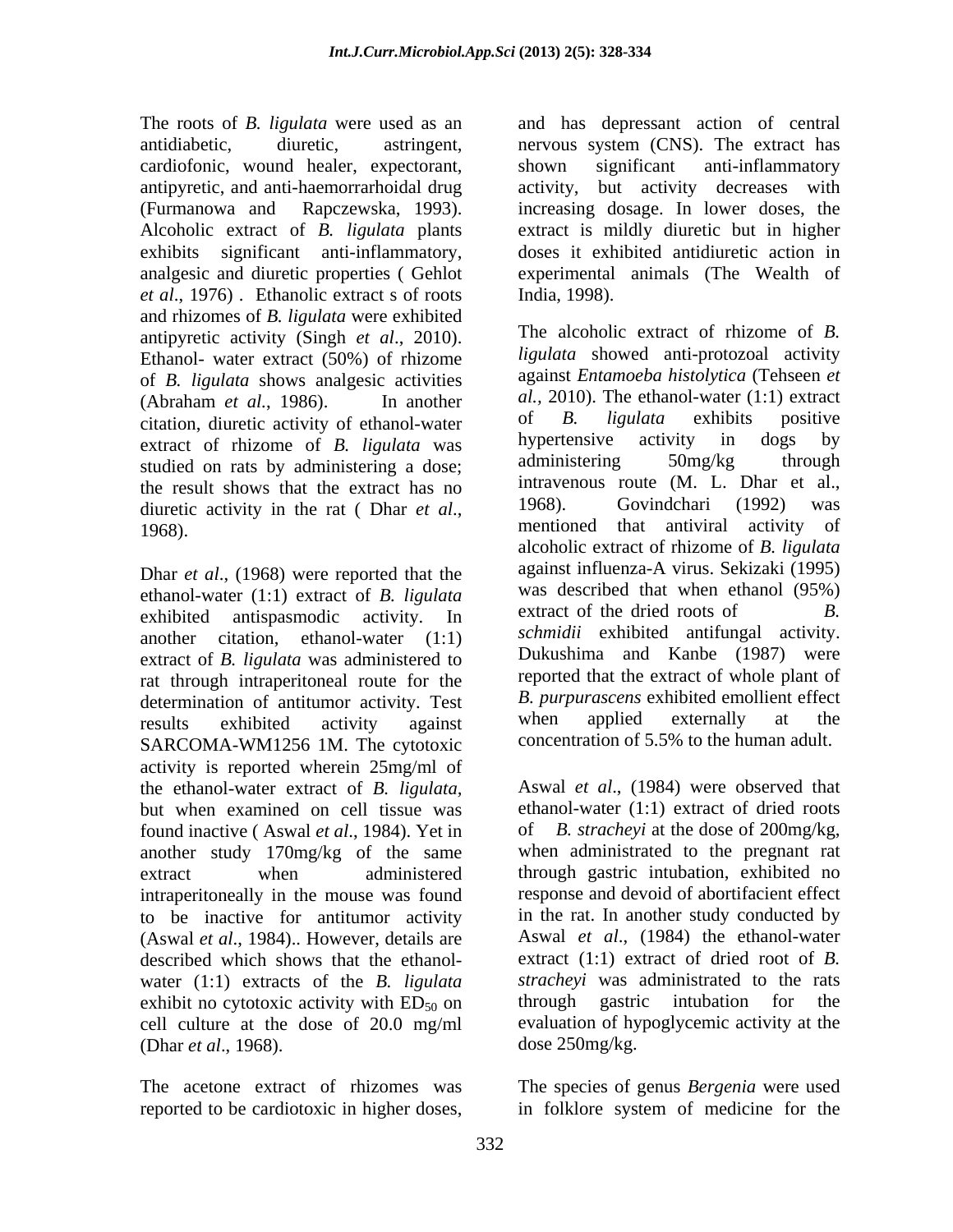treatment of many diseases from ancient time. The medicinal properties of genus *Bergenia* are due to the presence of tannins, benzanoids, coumarins, quinoids, flavonoids, lactone, and steroids. The plant Chen, X.M., T. Yoshida, T. Hatanc, M.<br>extracts and isolated compound exhibited Fukushima and Okuda.T.1987. extracts and isolated compound exhibited many biological activities. Due to cytotoxic and cardiotoxic activities of species of this genus, need further clinical research for the claim of this genus for the treatment of various diseases.

- Abraham, Z., S. D. Bhakuni, H. S. Garg, A. G.K. (1986). Indian J. Exp. Biol*. 2*4: 48-
- Akerele, O., 1992. WHO guidelines for the
- Ashok Kumar., Venkatadri Rajkumar, R. Gehlot, N.K., V.N. Sharma and Vyas, D.S. *Bergenia ciliata* Rhizome. Rec. Nat.
- Kar and Mehrotra, B.N.1984. Indian J.
- Advances in Resarch in Indian Hooker, J.D., and Thomson.1858. *J*. Proc. Medicine*,* Banaras Hindu University,
- Bhattaraj, N., 1994. Folk herbal remedies for gynaecological complaints in Central Nepal. Int. J. Pharmacog. 32(1): 13-26. Jain. S.P., and Puri.H.S. 1984.
- Bhattaraj, N., 1993. Folk herbal medicines
- Bhattaraj, N., 1993. Medical ethnobotany in Kapur, S.K., 1983. Medico-botanic survey
- Chandra Reddy, U.D., A. S. Chawla, D. Mundkinajeddu, R. Maurya and Honda, Kuzmin, V.I., E. M. Gonta and Ushkarev,
- Chandra, K., and Pandey, H.C. 1983. Collection of plants around Agora- Manandhar, N.P., 1995. A survey of

medicinal values and folklore claims. Int. J. Crude Drug Res. 21 (1): 21-28.

- Chen, W.D., and Nie, M.H. 1988. Yao Haueh Hsueh Pao. 23 (7): 606-609.
- Chen, X.M., T. Yoshida, T. Hatanc, M. Fukushima and Okuda,T.1987. Phytochem. 26 (2): 515-517.
- Dhar, M.L., M. M. Dhar, B. N. Dhawan, B. N. Mehrotra and Ray, C.1968. Indian J. Exp. Biol. 6: 232-247.
- Dixit, B.S., and Srivastava, S.N. 1989. Tannin constituents of Bergenia ligulata roots. Ind. J. Nat. Prod. 5: 24-25.
- **References** Dukushima,M., and Kanbe, N. 1987. Patent Japan Kokai Tokkyo Koho*,* 62, 215, 512. pp. 6.
	- K. Goel, B. N. Mehrota and Pathaik, Fuji, M., Y. Miyaichi and Tomimori, T. 1996. Nat. Med. 50 (6): 404-407.
	- 68. Furmanowa, M., and Rapczewska, L. 1993. Biotechnol. Agr. Fores. 2: 18-33.
	- assessment of herbal medicines. Garimella, T.S., C.I. Jolly and Narayanan, Fitoterapia. LXIII (2): 99-110. S. 2001. Phytother. Res. 15: 351.
	- Gunjan Guha and Lazar Mathew. 2010. 1976. Some pharmacological studies on Evaluation of Antioxidant Activities of ethanolic extract of roots of Bergenia ligulata. Indian. J. Pharmacol*.* 8: 92
- Prod. 4:1 38-48. **Example 2.1 Selected** Govindchari. T.R., 1992. Selected Aswal, B.S., D. S. Bhakuni, A. K. Goel, K. Medicinal Plants of India, Tata Press Govindchari, T.R., 1992. Selected Ltd., Bombay, pp. 53-55.
- Exp. Biol. 22 (6): 312-332. Hooker, J. D., 1988. The flora of British Bahl, C.P., and Seshadri, T.R. 1970. India Vol. II. India. Vol. II.
	- Linn. Soc. Bot. 2:61.
	- Varanasi. pp. 77. Jain, M. K., and Gupta, K. 1962. Isolation of bergenin from Saxifraga ligulata Wall. J. Ind. J. Chem. Soc. 39: 559-560.
	- of Dolakha district, Nepal. Fitoterapia*.* 66 (5): 387- 395. Ethnopharmacol*.* 12 (2): 213-222. Jain, S.P., and Puri,H.S. 1984. Ethnomedicinal plants of Jaunsar-Bawar hills, Uttar Pradesh, India. J.
	- the Rapti zone, Nepal. Fitoterapia. 64 of medicinal and aromatic plants of (6):483- 493. Mawphlang (Shillong). Indian Drugs*.* 21 (1): 1-5.
	- S.S. 1998. Phytochem. 47 (5): 900-907. G.N.P. 1985. Rast. Resur. 21 (2): 180- 183.
	- Dodital in Uttarkashi, India, with medicinal plants of Jajarkot district,Manandhar, N.P., 1995. A survey of